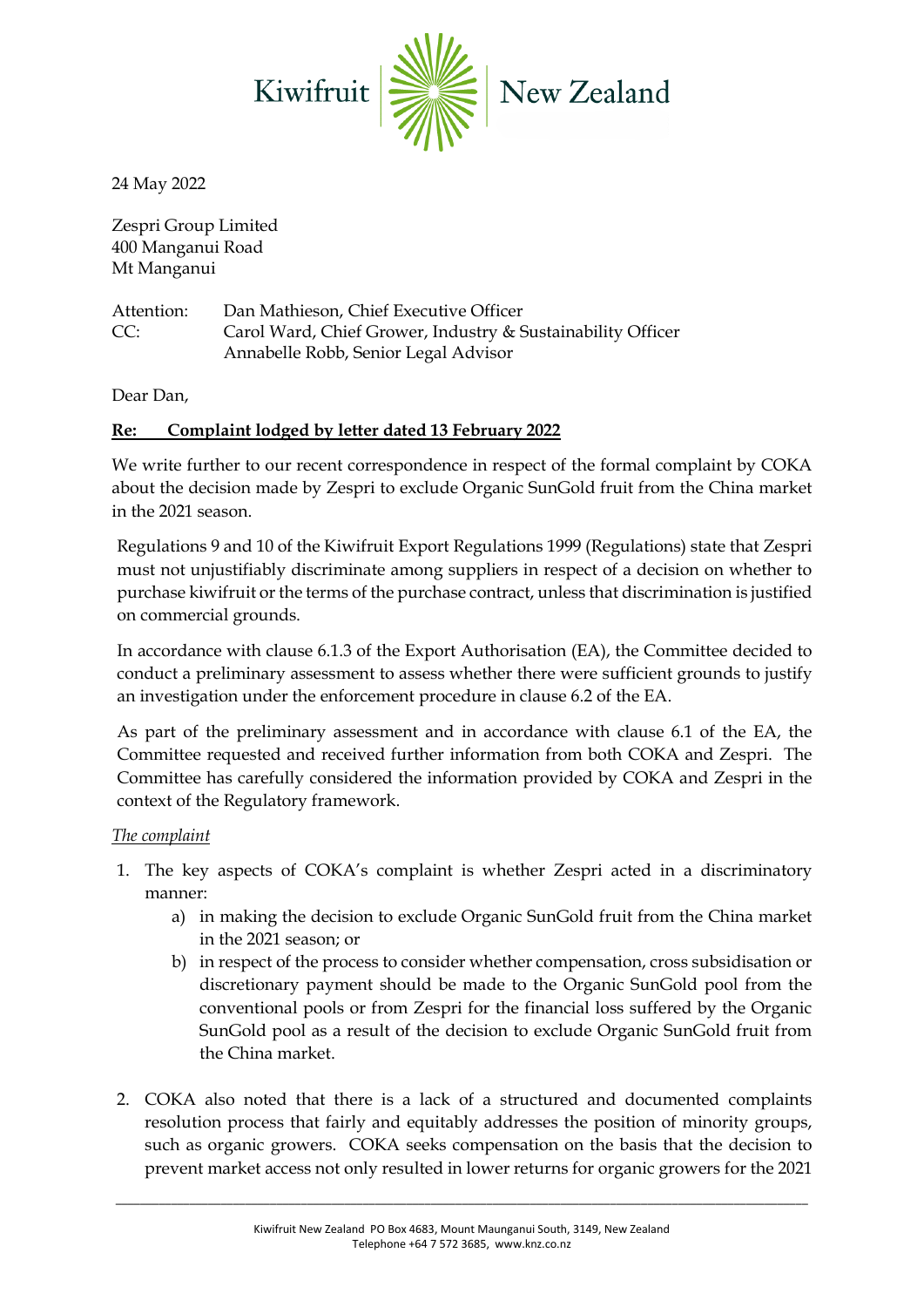season but has an ongoing financial impact in respect of price signals and estimates for future seasons.

### *Regulatory Framework*

- 3. KNZ has the function of monitoring and enforcing the non-discrimination rule under Regulation 33(1)(b)(i) and must do so in a way that best achieves the purpose in Regulation 8. The purpose of Part 3 is to mitigate potential costs and risks arising from Zespri's monopsony position and each of the mitigation measures are intended to contribute to achieving the purpose of Regulation 8. However, KNZ's role is limited to monitoring the specific mitigation measures, Regulation 8 does not set out standalone obligations on Zespri and KNZ has recognised in a past decision that it is not empowered to inquire as to whether Zespri's conduct in and of itself meets the objectives of Regulation 8, nor assess the general merits of Zespri's commercial decisions and judgements<sup>[1](#page-1-0)</sup>.
- 4. The non-discrimination rule is one of the mitigation measures set out in Part 3 of the Regulations. Regulation 9 is limited to unjustifiable discrimination among suppliers and potential suppliers in respect of either (a) a decision on whether to purchase kiwifruit or (b) the terms of the purchase contract. The basis of this complaint falls under (b), discrimination among suppliers in respect of the terms of the purchase contract.
- 5. The purchase terms are set out in Zespri's standard 'Supply Agreement' which is negotiated and entered into by Zespri and Registered Suppliers (being post-harvest operators who act as intermediaries between ZGL and growers). The Committee notes that for the purposes of Regulation 9 it is accepted that the term 'supplier' includes growers[2](#page-1-1).
- 6. Past decisions have confirmed that in the context of the Regulations 'discrimination ' can manifest itself in Zespri offering one supplier different purchase terms to another supplier but also includes 'indirect discrimination' which can manifest in circumstances whether the same terms are offered, or parties treated in the same way, but because of the different characteristics of the group, the same treatment results in different outcomes for them[3.](#page-1-2) To be clear, this does not mean that all suppliers of kiwifruit must obtain an equal outcome, but simply that it is possible that the same terms offered to all suppliers may have discriminatory effects for some of those suppliers because of their particular characteristics.
- <span id="page-1-4"></span>7. KNZ accepts that the non-discrimination rule is limited in scope. The limits on KNZ's function of monitoring and enforcing non-discrimination rule arise by virtue the text of Regulation 9(a) and (b) and Regulations 4 to 7 under which KNZ must comply with the enforcement regime in the EA<sup>[4](#page-1-3)</sup>. Of particular relevance is Regulation  $6(1)(f)$  that states

<span id="page-1-0"></span> $1$  KNZ Decision '2017 November – Supplier Complaint – Non-discrimination (MTS)', paragraph 24

<span id="page-1-1"></span><sup>2</sup> Winkelmann J in *Aoteroa Kiwifruit Export Limited v McNaughton* HC Auckland CIV 2003-470-478, 3 February 2006 [60] held that the definition of supplier includes all parties in the contractual chain through which title in

<span id="page-1-2"></span>kiwifruit passes from the grower to Zespri.<br><sup>3</sup> KNZ Decision '2017 November – Supplier Complaint – Non-discrimination (MTS)', paragraph 37

<span id="page-1-3"></span><sup>4</sup> KNZ Decision '2016 June- Grower Complaint – Non-Discrimination and Non-Diversification (Hayward v ZGL PVR and pools)', paragraphs 4.9 - 4.18 and 5.32 – 5.35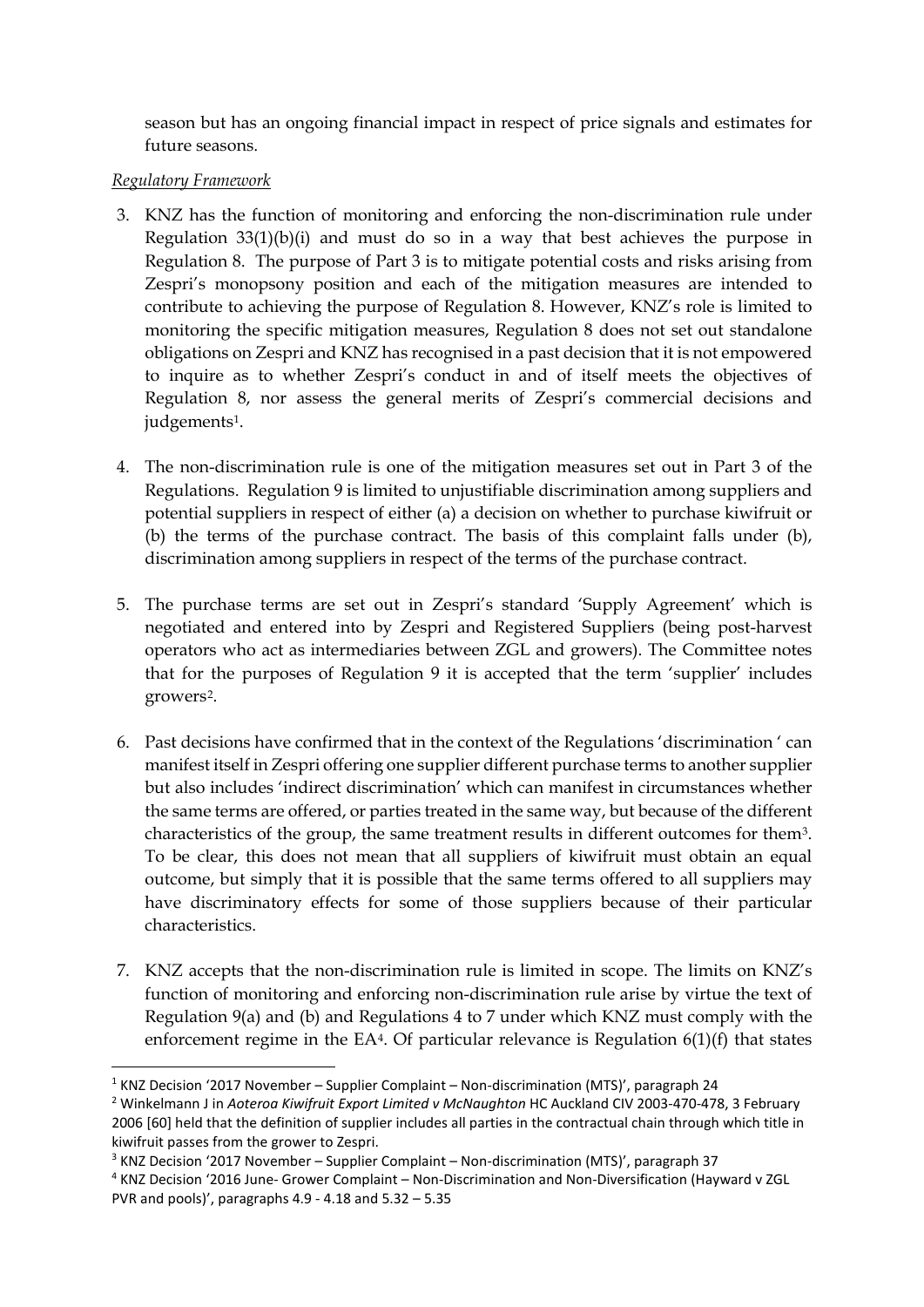that the EA cannot provide the Board any rights or powers in respect of kiwifruit pool administration or control (other than in respect of collaborative marketing).

*The decision to exclude Organic SunGold fruit from the China market in the 2021 season*

- 8. Zespri's decision to exclude Organic SunGold fruit from the China market in the 2021 season was a considered response relating to China market access sensitivities. Zespri's decision appears to be made on reasonable commercial grounds, in the best interests of growers overall, but to the detriment of Organic Sungold growers.
- 9. Zespri has not acted in breach of the Supply Agreement as, under clause B2.2 of the 2021 Supply Agreement, '*ZGL has the absolute discretion to determine the destination of any Kiwifruit acquired by it under this Agreement*'[5.](#page-2-0) The Committee notes that there is no express obligation in the Supply Agreement terms or Regulations for Zespri to optimise, or use its best endeavours to optimise, returns for all growers.
- 10. KNZ has accepted the limited scope of the non-discrimination rule in a past decision and noted that KNZ "*does not govern how Zespri markets and distributes kiwifruit once purchased from New Zealand Suppliers*"[6](#page-2-1). The Committee therefore considers it outside KNZ's powers to monitor and enforce Zespri's marketing and allocation decision to exclude Organic SunGold fruit from the China market.

# *The process to consider whether compensation, cross subsidisation or discretionary payment should be made*

- 11. The amount paid to each supplier for each variety is determined by Zespri's pricing and payment methodology which is set out in the Pricing and Payment Manual, a schedule that forms part of the terms of the Supply Agreement.
- 12. COKA does not allege discrimination in respect of the calculation of the 'fruit return' for the Organic SunGold pool, but queries whether there was discrimination in the decision making process to compensate the Organic SunGold pool on the basis the decision was made by Zespri for the benefit of the conventional pools and resulted in a lower fruit return for the Organic SunGold pool.
- 13. The Supply Agreement does not make express provision for considering whether compensation should be paid between pools (nor is this clearly documented elsewhere). Any decision for one pool to compensate another pool is a variation to the allocation of funds and would require a variation to the Supply Agreement terms (Pricing and Payment Manual) under clause 14 of the Supply Agreement.
- 14. The Committee understands that under clause 14, any such proposed variation would be put forward by Zespri (on a recommendation by the Industry Advisory Council (IAC) after consultation with the New Zealand Kiwifruit Growers Incorporated (NZKGI) forum) and would need to meet the voting thresholds set out in the Supply Agreement (70%). KNZ has noted in a past decision that the industry subgroups, IAC and ISG, are

<span id="page-2-0"></span><sup>5</sup> 2021 Zespri Supply Agreement

<span id="page-2-1"></span><sup>6</sup> KNZ Decision '2016 June- Grower Complaint – Non-Discrimination and Non-Diversification (Hayward v ZGL PVR and pools)', paragraph 5.33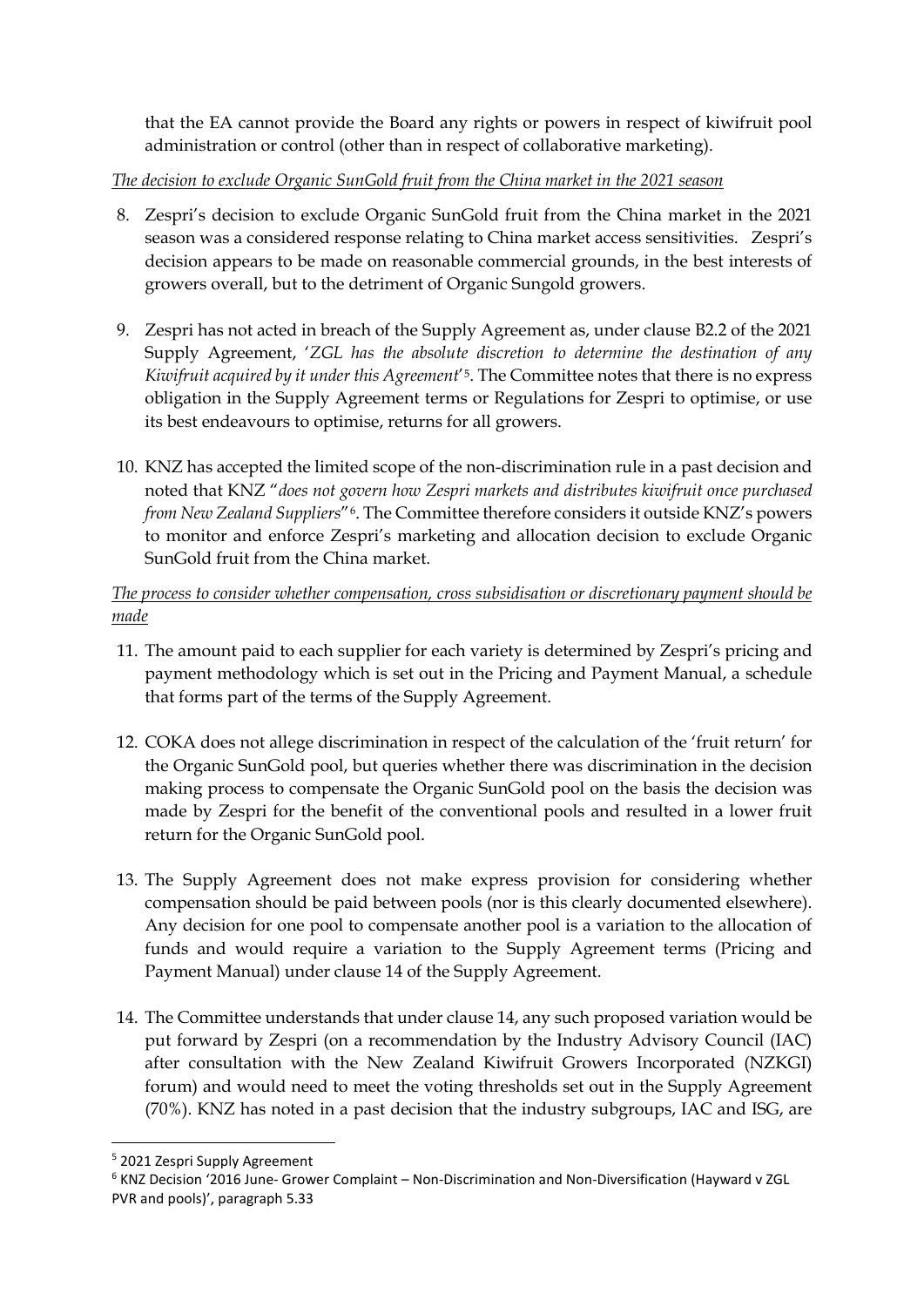committees of Zespri and that the composition and voting rights of those committees particularly may result in a difference in the balance of power given ISG and IAC act as delegates on behalf of growers and make recommendations and agree on any variation to the Supply Agreement terms (including those which have financial consequence for growers)[7.](#page-3-0)

- 15. The issue of compensation in respect of this complaint was raised at the NZKGI forum but did not receive the required endorsement to proceed further. The Committee notes that Zespri provided information for the industry to consider and that the NZKGI forum decision was outside Zespri's control.
- 16. Zespri advised that any payments made by Zespri corporate generally occur in circumstances where one party believes Zespri has breached an obligation in the Supply Agreement or where there has been a significant event (without cause attributable to Zespri or other party that has an undue effect on the industry or some portion of it). Any such discretionary payment in these circumstances is not provided for in the Supply Agreement and no variation to the Supply Agreement would be required if Zespri decided to exercise this discretion.
- 17. COKA's complaint appears to relate to the *absence* of terms in the Supply Agreement, in particular, terms providing for a complaint resolution process that fairly and equitably takes in to account the position of minority groups. The Committee considers that, in principle, the absence of terms reasonably required to fairly protect the interests of minority groups may potentially be discriminatory.
- 18. However, the Committee does not consider there to be sufficient grounds to investigate this potential discrimination further under clause 6.2 of the EA, in the context of COKA's claim for compensation, as KNZ must operate within the enforcement regime in the EA and, as noted in paragraph [8](#page-1-4) above, Regulation 6(1)(f) that states that the EA cannot provide the KNZ Board any rights or powers in respect of kiwifruit pool administration or control. The Committee agrees with the position held in the KNZ decision dated June 2016 that "*resolving complaints in respect of marketing and allocation decisions would come perilously close to asserting powers in respect of the administration and control of kiwifruit pools*'[8.](#page-3-1)
- 19. The Committee has a discretion whether to conduct an investigation under 6.2. If it did so, and found that Zespri had breached the non-discrimination rule, any order by Committee under 6.3.4 of the EA must have regard to the considerations set out in 6.3.3. Whatever the findings, the Committee would not be in a position to make an order of compensation from the conventional pools as that would likely amount to a reallocation of funds between pools contrary to Regulation 6(1)(f)..
- 20. The Committee also considered the possibility that it may have the power to require Zespri to take reasonable steps to include suitable terms in the Supply Agreement that provides for a complaint resolution process that fairly and equitably addresses the

<span id="page-3-0"></span> $7$  KNZ Decision '2007 February – Grower Complaint – Non-Discrimination (IAC &ISG)' paragraphs 26-29

<span id="page-3-1"></span><sup>8</sup> KNZ Decision '2016 June- Grower Complaint – Non Discrimination and Non-Diversification (Hayward v ZGL PVR and pools)'